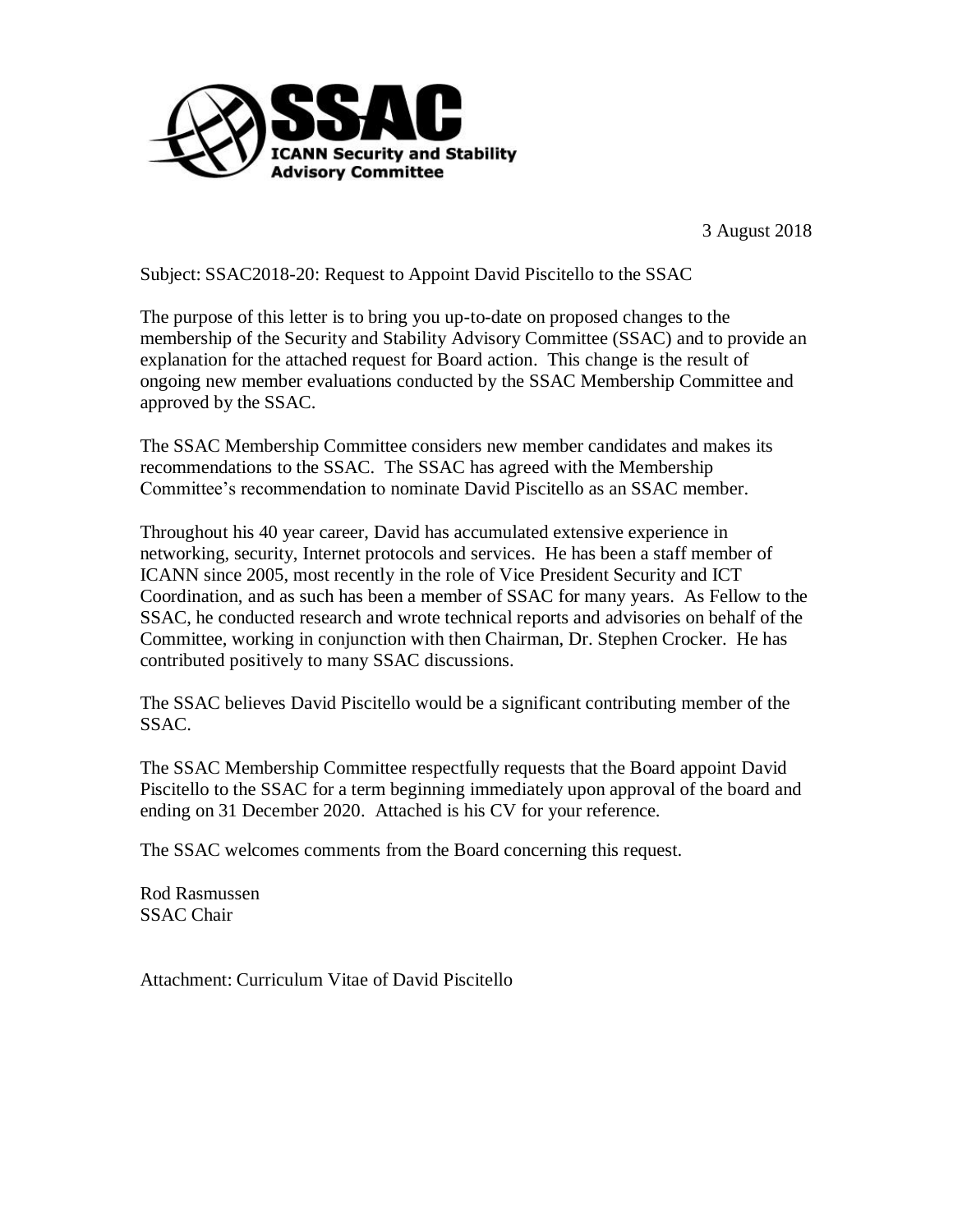| <b>GAC Advice</b><br><b>Item</b>         | <b>Advice Text</b>                                                                                                                                                                                                                                                                                                                                                                                                                                                                                                                                                                                                                                                                                                                                                                                                                                                                                                                                                                                                                                                                                                                                                                                            | <b>Board Understanding Following Board-GAC Call</b>                                                                                                                                                                                                                                                                                                                                                                                                                                                                                                                                                                                                                                                                                                                                                                                                                                                                                                                                                                                                                                                                                                                               | <b>Board Response</b>                                                                                                                                                                                                                                                                                                                                                 |
|------------------------------------------|---------------------------------------------------------------------------------------------------------------------------------------------------------------------------------------------------------------------------------------------------------------------------------------------------------------------------------------------------------------------------------------------------------------------------------------------------------------------------------------------------------------------------------------------------------------------------------------------------------------------------------------------------------------------------------------------------------------------------------------------------------------------------------------------------------------------------------------------------------------------------------------------------------------------------------------------------------------------------------------------------------------------------------------------------------------------------------------------------------------------------------------------------------------------------------------------------------------|-----------------------------------------------------------------------------------------------------------------------------------------------------------------------------------------------------------------------------------------------------------------------------------------------------------------------------------------------------------------------------------------------------------------------------------------------------------------------------------------------------------------------------------------------------------------------------------------------------------------------------------------------------------------------------------------------------------------------------------------------------------------------------------------------------------------------------------------------------------------------------------------------------------------------------------------------------------------------------------------------------------------------------------------------------------------------------------------------------------------------------------------------------------------------------------|-----------------------------------------------------------------------------------------------------------------------------------------------------------------------------------------------------------------------------------------------------------------------------------------------------------------------------------------------------------------------|
| §1.a.<br><b>GDPR</b> and<br><b>WHOIS</b> | The GAC considers that a unified access model is central<br>to providing access to non-public WHOIS data for users<br>with a legitimate purpose and this should continue to be<br>addressed as a matter of urgency. Therefore,<br>a. the GAC advises the ICANN Board to:<br>i. Take all steps necessary to ensure the<br>development and implementation of a<br>unified access model that addresses<br>accreditation, authentication, access and<br>accountability, and applies to all<br>contracted parties, as quickly as possible;<br>and<br><b>RATIONALE:</b><br>The GAC notes that access to WHOIS information is<br>critical for the furtherance of legitimate purposes<br>associated with protecting the public interest including<br>law enforcement; cybersecurity; consumer protection<br>and the protection of intellectual property. To this effect,<br>the development of stable, predictable, and workable<br>access mechanisms for non-public WHOIS information is<br>necessary. The GAC finds the existing requirements in the<br>Temporary Specification for contracted parties to provide<br>reasonable access to non-public information as<br>insufficient to protect the public interest. | The Board understands that the GAC wishes for the ICANN<br>Board to:<br>Take all steps necessary to ensure the development<br>and implementation of a unified access model that<br>addresses accreditation, authentication, access and<br>accountability, and applies to all contracted parties, as<br>quickly as possible.<br>The Board acknowledges that the GAC notes that access to<br>WHOIS information is critical for the furtherance of<br>legitimate purposes associated with protecting the public<br>interest including law enforcement; cybersecurity; consumer<br>protection and the protection of intellectual property and<br>that a stable, predictable, and workable access mechanism<br>for non-public WHOIS is necessary.<br>The Board also notes that the GAC finds the existing<br>requirements in the Temporary Specification to provide<br>reasonable access to non-public information as insufficient<br>to protect the public interest.<br>Finally, the Board understands that the GAC considers direct<br>involvement and action is required by ICANN org to facilitate<br>and support the development and implementation of a<br>unified access model. | The Board appreciates the GAC's communication on<br>the sense of urgency as it relates to developing a<br>unified access model. The Board notes that the<br>ICANN org continues to seek input on the critical<br>components of a unified access model for<br>continued access to WHOIS data. The Board<br>welcomes and encourages the GAC's input to this<br>process. |

## **GAC Advice – Panama Communiqué: Actions and Updates (16 September 2018)**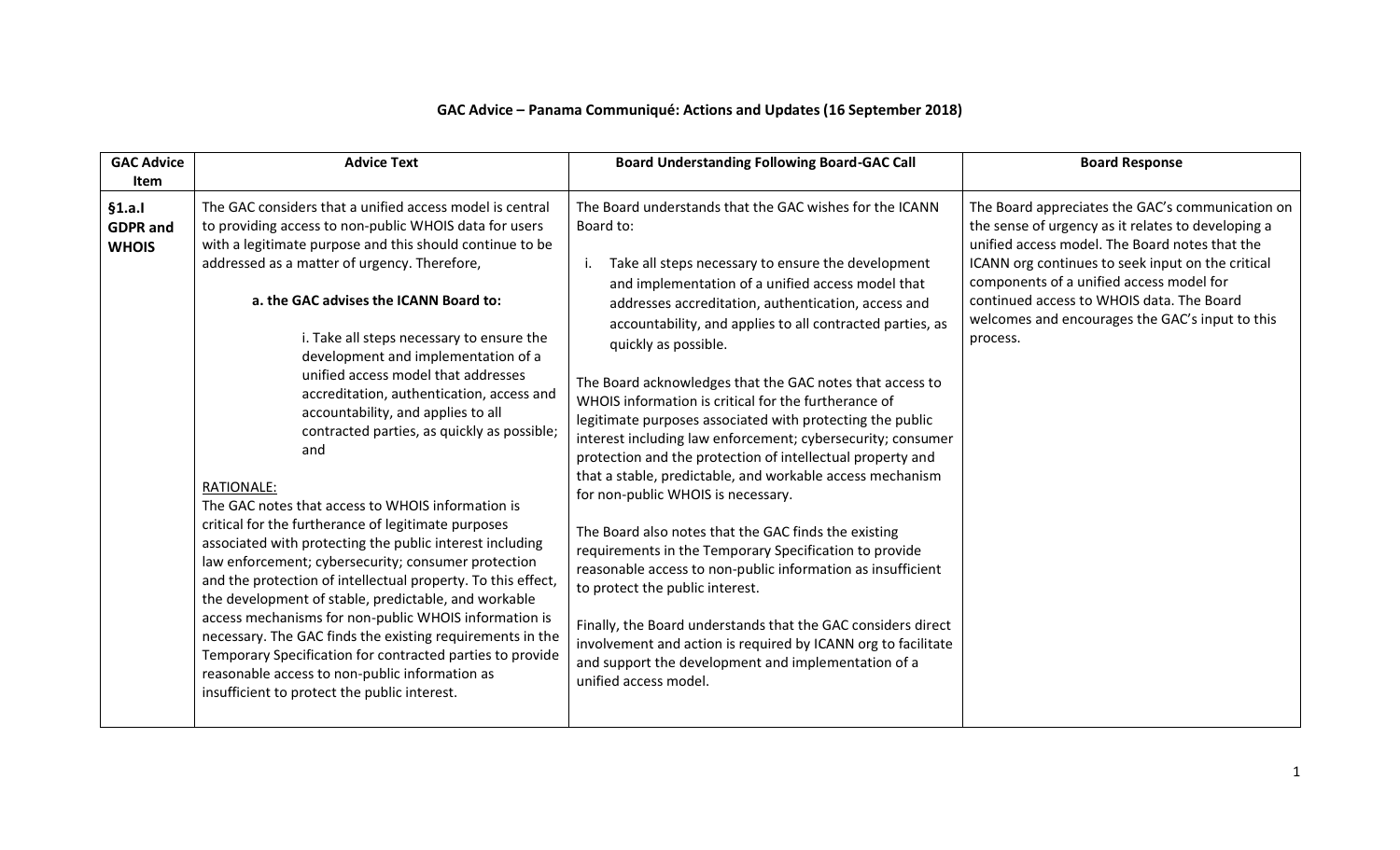|                                                             | In order to protect the public interest, as well as the<br>secure, stable, and resilient operation of the DNS, the<br>development and implementation of a unified access<br>model is of utmost importance. The GAC considers that<br>direct involvement and action is required by ICANN Org<br>to facilitate and support this.                                                                                                                                                                                                                                                                                                                                                                                                                                                                                                                  |                                                                                                                                                                                                                                                                                                                                                                                                                                                                                                                                                                                           |                                                                                                                                                                                                                                         |
|-------------------------------------------------------------|-------------------------------------------------------------------------------------------------------------------------------------------------------------------------------------------------------------------------------------------------------------------------------------------------------------------------------------------------------------------------------------------------------------------------------------------------------------------------------------------------------------------------------------------------------------------------------------------------------------------------------------------------------------------------------------------------------------------------------------------------------------------------------------------------------------------------------------------------|-------------------------------------------------------------------------------------------------------------------------------------------------------------------------------------------------------------------------------------------------------------------------------------------------------------------------------------------------------------------------------------------------------------------------------------------------------------------------------------------------------------------------------------------------------------------------------------------|-----------------------------------------------------------------------------------------------------------------------------------------------------------------------------------------------------------------------------------------|
| §1.a.II<br><b>GDPR</b> and<br><b>WHOIS</b>                  | a. the GAC advises the ICANN Board to:<br>ii. Publish a status report, four weeks<br>prior to ICANN 63.                                                                                                                                                                                                                                                                                                                                                                                                                                                                                                                                                                                                                                                                                                                                         | The Board understands that the GAC wishes for the ICANN<br>Board to:<br>Publish a status report on the progress of<br>ii.<br>Recommendation 1, four weeks prior to ICANN 63.                                                                                                                                                                                                                                                                                                                                                                                                              | The Board directs the ICANN org to continue to<br>provide the GAC with regular updates on progress<br>related to the development of a unified access<br>model, in addition to providing a status report four<br>weeks prior to ICANN63. |
| §2.a.1<br><b>Protection</b><br>of IGO<br><b>Identifiers</b> | a. The GAC advises the ICANN Board to:<br>i. Maintain current temporary<br>protections of IGO acronyms until a<br>permanent means of protecting these<br>identifiers is put into place;<br><b>RATIONALE</b><br>The GAC continues to await the long-delayed completion<br>of the PDP on IGO-INGO access to curative rights<br>protection mechanisms.<br>As to (i), this PDP will have a direct impact on a<br>permanent means of protecting IGO identifiers, which<br>has been the subject of longstanding and consistent GAC<br>advice.<br>As to (ii), the GAC provided input to the PDP's draft<br>report in 2017, notably on the issue of IGO immunities, as<br>did individual members and observers. The final report<br>should reflect that substantial input; noting that current<br>indications are that the PDP recommendations will not | The Board understands that the GAC wishes for the ICANN<br>Board to:<br>Maintain current temporary protections of IGO<br>j.<br>acronyms until a permanent means of protecting<br>these identifiers is put into place.<br>The Board understands that the GAC has been following the<br>recently-completed PDP on IGO-INGO access to curative<br>rights protection mechanisms and that the outcomes of this<br>PDP have an impact on the question of the type of<br>permanent means of protecting IGO identifiers, which has<br>been the subject of longstanding and consistent GAC advice. | The Board will continue to maintain current<br>temporary protections of IGO acronyms pending<br>resolution of this issue.                                                                                                               |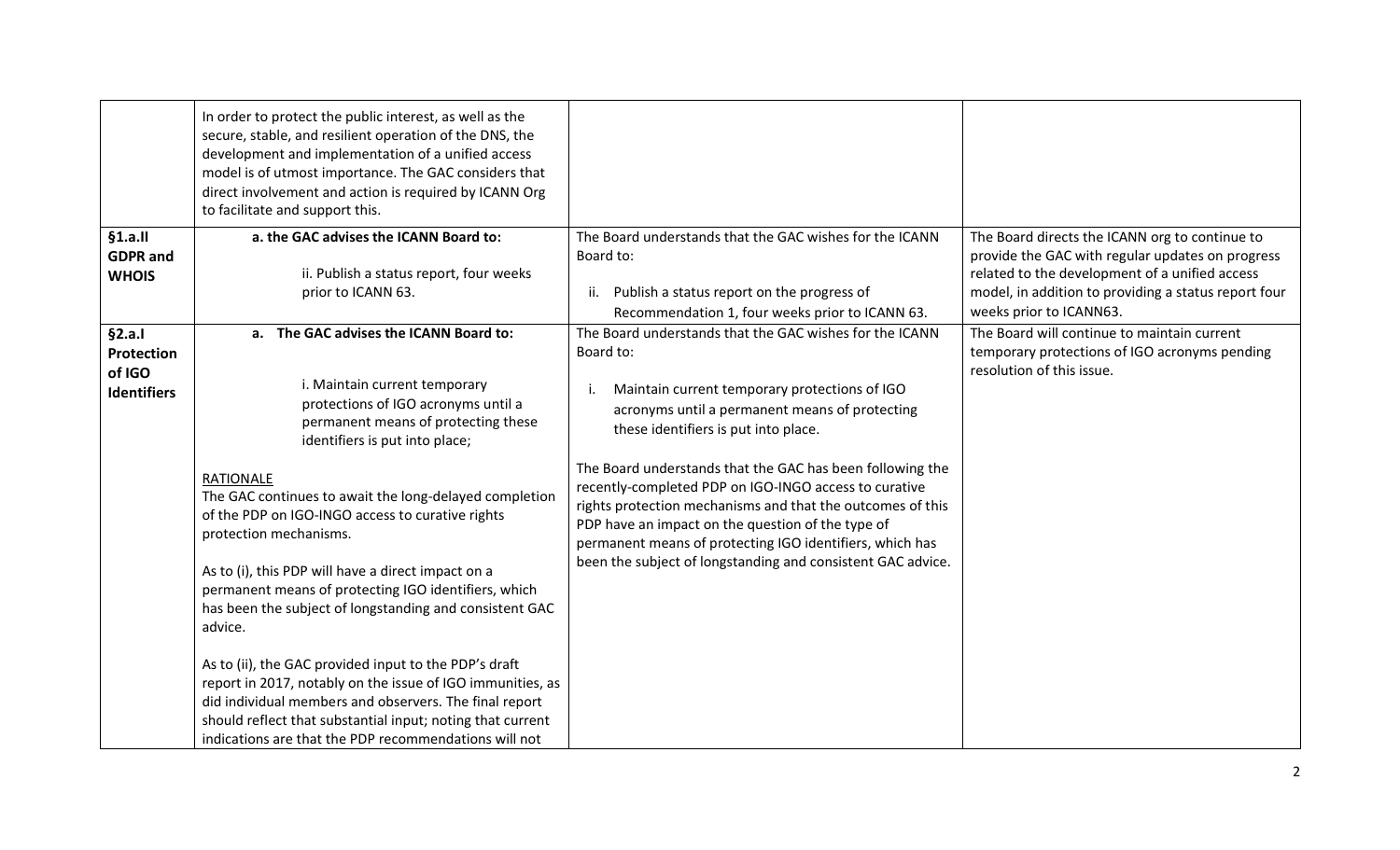|                                                              | adequately reflect the GAC's advice on this topic, the GAC<br>remains open to discussions with the GNSO and the<br>Board to ensure that this is the case. The GAC notes that<br>the work on this PDP began by at least mid-2014 and has<br>yet to satisfactorily reach a positive resolution. The GAC<br>moreover notes that a 2007 GNSO Issue Report provided<br>a blueprint for a means for handling domain name<br>disputes concerning IGO identifiers which substantially<br>matches the "small group" proposal. The temporary<br>protections currently in place for IGO acronyms must<br>remain in place until such time as the Board makes a<br>decision regarding the most appropriate means to<br>provide a permanent means for protecting these<br>identifiers, given the irreparable harm that could result if<br>these acronyms are released from the temporary reserve<br>list before a permanent mechanism is established.<br>As to (iii), the GAC has previously advised the ICANN<br>Board to allocate sufficient resources to ensure the<br>accuracy and completeness of IGO contacts on the |                                                                                                                                                                                                                                                                                                                                                                                                                                                                                                                                                   |                                                                                                                                                                                                                                                                                                                                                                                                                                                                                                                                                                                                                                |
|--------------------------------------------------------------|--------------------------------------------------------------------------------------------------------------------------------------------------------------------------------------------------------------------------------------------------------------------------------------------------------------------------------------------------------------------------------------------------------------------------------------------------------------------------------------------------------------------------------------------------------------------------------------------------------------------------------------------------------------------------------------------------------------------------------------------------------------------------------------------------------------------------------------------------------------------------------------------------------------------------------------------------------------------------------------------------------------------------------------------------------------------------------------------------------------|---------------------------------------------------------------------------------------------------------------------------------------------------------------------------------------------------------------------------------------------------------------------------------------------------------------------------------------------------------------------------------------------------------------------------------------------------------------------------------------------------------------------------------------------------|--------------------------------------------------------------------------------------------------------------------------------------------------------------------------------------------------------------------------------------------------------------------------------------------------------------------------------------------------------------------------------------------------------------------------------------------------------------------------------------------------------------------------------------------------------------------------------------------------------------------------------|
| §2.a.II<br><b>Protection</b><br>of IGO<br><b>Identifiers</b> | reserve list and awaits progress on this issue.<br>a. The GAC advises the ICANN Board to:<br>ii. Work with the GNSO and the GAC<br>following the completion of the ongoing<br>PDP on IGO-INGO access to curative<br>rights protection mechanisms to ensure<br>that GAC advice on protection of IGO<br>acronyms, which includes the available<br>"small group" proposal, is adequately<br>taken into account also in any related<br>Board decision;                                                                                                                                                                                                                                                                                                                                                                                                                                                                                                                                                                                                                                                           | The Board understands that the GAC wishes for the ICANN<br>Board to:<br>Work with the GNSO and the GAC following the<br>ii.<br>completion of the ongoing PDP on IGO-INGO access to<br>curative rights protection mechanisms to ensure that<br>GAC advice on protection of IGO acronyms is<br>adequately taken into account in any related Board<br>decision.<br>The Board also notes that the GAC provided input to the<br>PDP's draft report in 2017, and that the GAC remains open<br>to discussions with the GNSO and the Board to ensure that | The Board notes that on 9 July 2018 the Final<br>Report from the IGO-INGO access to curative rights<br>protection mechanisms PDP was submitted to the<br>GNSO Council, and it is currently under review by<br>the GNSO Council. The Board will consider any PDP<br>recommendations that are approved by the GNSO<br>Council and ensure that GAC advice is adequately<br>taken into account in any Board decisions.<br>The Board also welcomes the GAC's desire to work<br>with it and the GNSO and the Board is open to<br>suggestions from the GAC as to how it believes<br>such collaboration can constructively take place. |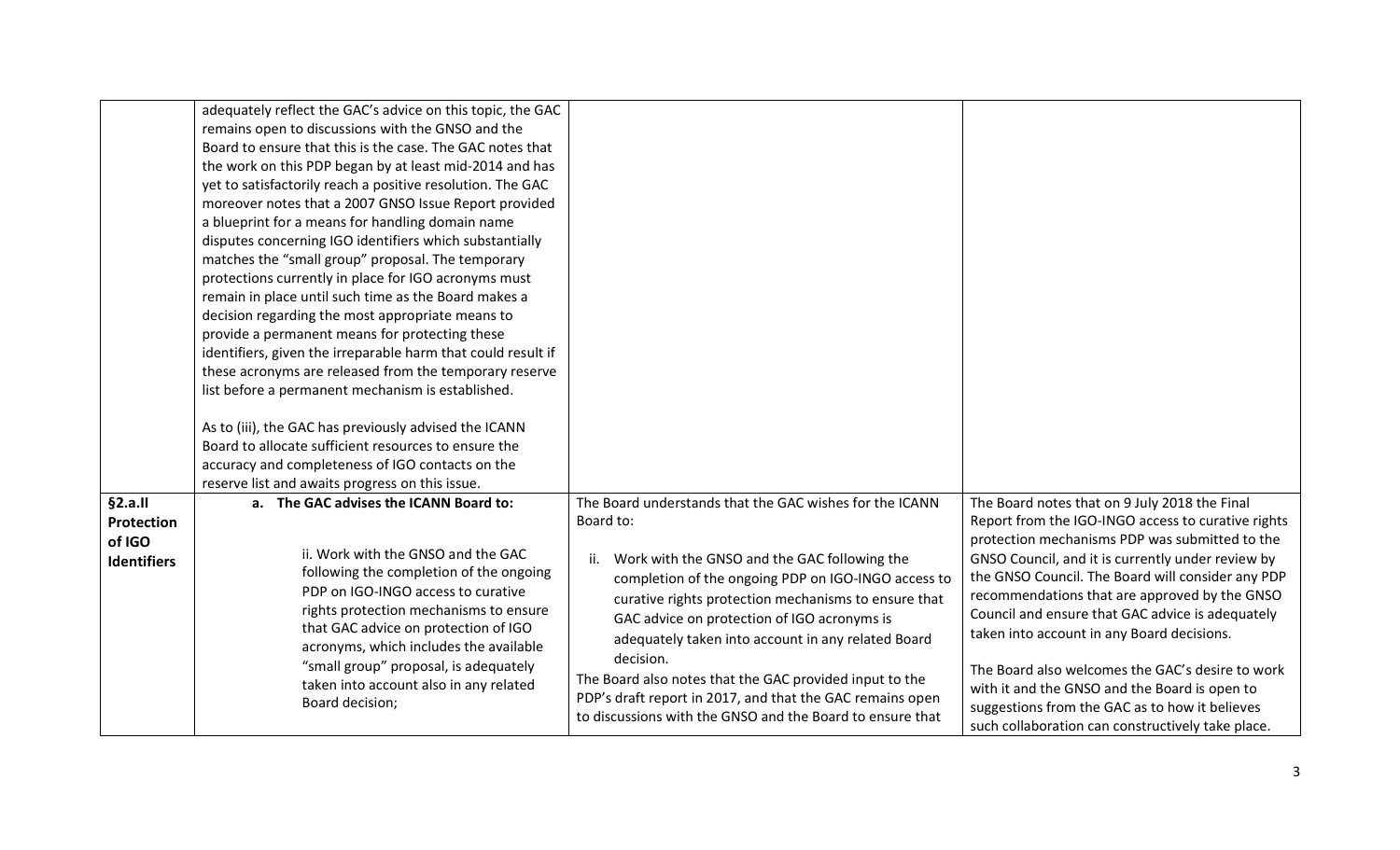|                                                                           |                                                                                                                                                                                                                                                                                                                                                                                                                                                                                                                                                                                                                                                                                                                              | the PDP recommendations adequately reflect the GAC's<br>advice on this topic.                                                                                                                                                                                                                                                                                                                                                                                                                                                                                                                                                                                                                                                                                                                                                                                                                              |                                                                                                                                                                                          |
|---------------------------------------------------------------------------|------------------------------------------------------------------------------------------------------------------------------------------------------------------------------------------------------------------------------------------------------------------------------------------------------------------------------------------------------------------------------------------------------------------------------------------------------------------------------------------------------------------------------------------------------------------------------------------------------------------------------------------------------------------------------------------------------------------------------|------------------------------------------------------------------------------------------------------------------------------------------------------------------------------------------------------------------------------------------------------------------------------------------------------------------------------------------------------------------------------------------------------------------------------------------------------------------------------------------------------------------------------------------------------------------------------------------------------------------------------------------------------------------------------------------------------------------------------------------------------------------------------------------------------------------------------------------------------------------------------------------------------------|------------------------------------------------------------------------------------------------------------------------------------------------------------------------------------------|
| §2.a.III<br>Protection<br>of IGO<br><b>Identifiers</b>                    | a. The GAC advises the ICANN Board to:<br>iii. Continue working with the GAC in<br>order to ensure accuracy and<br>completeness of IGO contacts on the<br>current list of IGO identifiers.                                                                                                                                                                                                                                                                                                                                                                                                                                                                                                                                   | The Board understands that the GAC wishes for the ICANN<br>Board to:<br>iii. Continue working with the GAC in order to ensure<br>accuracy and completeness of IGO contacts on the<br>current list of IGO identifiers.                                                                                                                                                                                                                                                                                                                                                                                                                                                                                                                                                                                                                                                                                      | The Board directs the ICANN org to provide<br>adequate resources to assist the GAC in its<br>endeavor to ensure accuracy and completeness of<br>IGO contacts on the list of identifiers. |
|                                                                           |                                                                                                                                                                                                                                                                                                                                                                                                                                                                                                                                                                                                                                                                                                                              | The Board understands that the GAC has previously advised<br>the Board to allocate sufficient resources to assist the GAC in<br>ensuring the accuracy and completeness of IGO contacts on<br>the reserve list and is awaiting progress on this issue.                                                                                                                                                                                                                                                                                                                                                                                                                                                                                                                                                                                                                                                      |                                                                                                                                                                                          |
| §3.a.1<br>Two-<br>character<br>Country<br>Codes at<br>the Second<br>Level | a. The GAC advises the ICANN Board to:<br>i. Work, as soon as possible, with those GAC<br>members who have expressed serious<br>concerns with respect to the release of their<br>2-character country/territory codes at the<br>second level in order to establish an effective<br>mechanism to resolve their concerns in a<br>satisfactory manner, bearing in mind that<br>previous GAC advice on the matter stands.<br><b>RATIONALE</b><br>The GAC notes the range of actions taken by the Board in<br>response to concerns previously expressed with regard to<br>release of 2-character codes at the second level.<br>However, these actions have not been sufficient from the<br>perspective of the concerned countries. | The Board understands that the GAC wishes for the ICANN<br>Board to:<br>Work with those GAC members who have expressed<br>serious concerns with respect to the release of their 2-<br>character country/territory codes at the second level<br>in order to establish an effective mechanism to resolve<br>their concerns in a satisfactory manner.<br>The Board acknowledges that some GAC members believe<br>that the Board actions taken with regard to the release of 2-<br>character codes at the second level have not been sufficient.<br>The Board notes that in the 15 March 2017 Copenhagen<br>Communiqué the GAC communicated there were changes<br>created by the 8 November 2016 Resolution relating to the<br>release procedure of 2-Character Country/Territory Codes at<br>the Second Level which meant that it is no longer mandatory<br>for the registries to notify or seek agreement of | The Board will defer a formal response to the GAC<br>on this advice pending further discussions with<br>the GAC.                                                                         |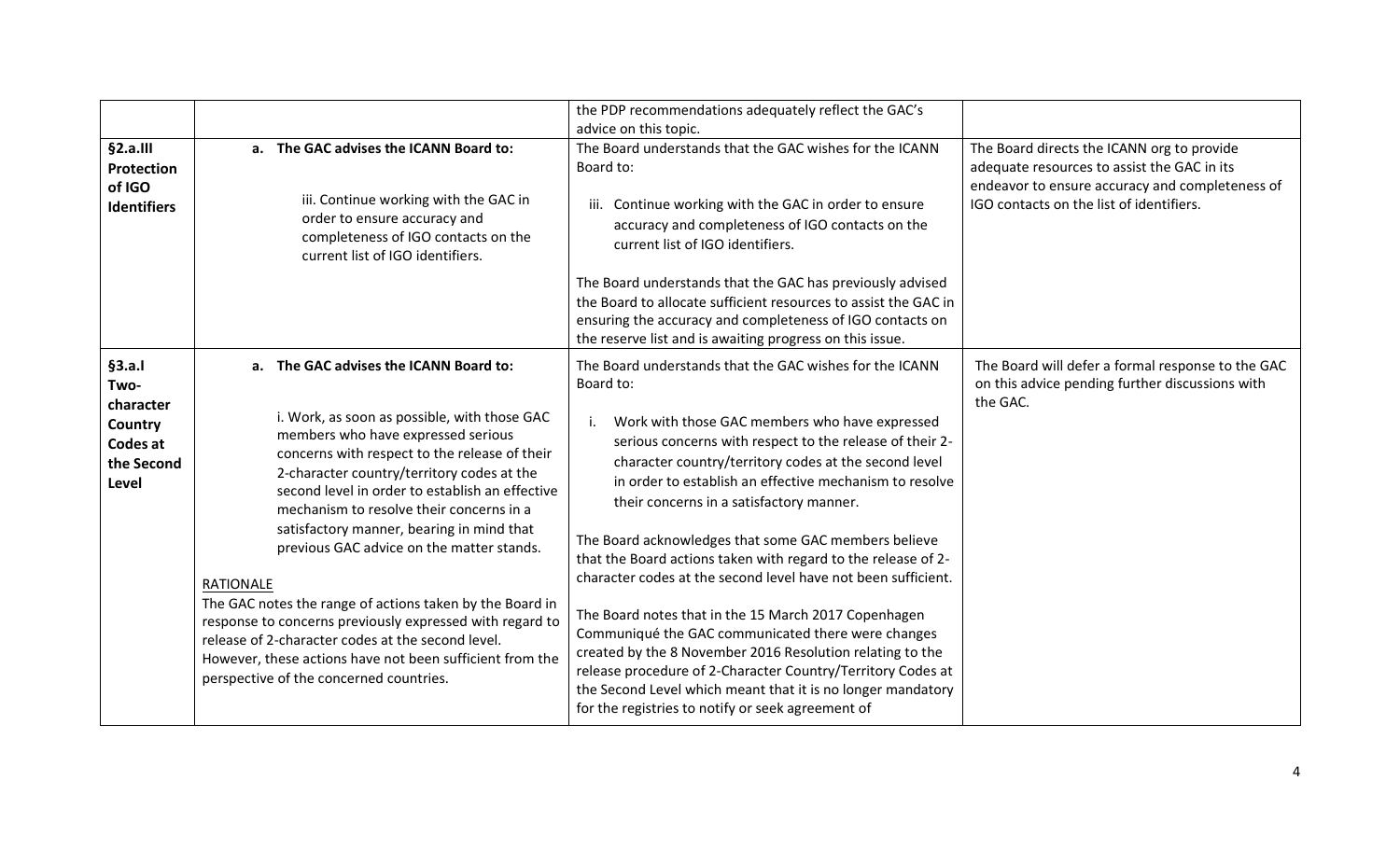| On 15 March 2017, through the Copenhagen<br>Communiqué, the GAC communicated its understanding<br>to the ICANN community, and in particular to the ICANN<br>Board, that there were "changes created by the 8<br>November 2016 Resolution" relating to the release<br>procedure of 2- Character Country/Territory Codes at the<br>Second Level.<br>As stated in the 15 March 2017 Copenhagen<br>Communiqué, the changes introduced by the 8<br>November 2016 Resolution meant that, contrary to the<br>then prevailing practice, "it is no longer mandatory for<br>the registries to notify governments of the plans for their<br>use of 2-letter codes, nor are registries required to seek<br>agreement of governments when releasing two-letter<br>country codes at the second level".<br>Accordingly, in the 15 March 2017 Copenhagen<br>Communiqué, the GAC provided full consensus advice to<br>the ICANN Board, which included requests that the Board<br>"[t]ake into account the serious concerns expressed by<br>some GAC Members as contained in previous GAC<br>Advice"; "[i]mmediately explore measures to find a<br>satisfactory solution of the matter to meet the concerns<br>of these countries before being further aggravated"; and<br>"[p]rovide clarification of the decision-making process<br>and of the rationale for the November 2016 resolution,<br>particularly in regard to consideration of the GAC advice,<br>timing and level of support for this resolution." | governments when releasing 2-Character country codes at<br>the second level.<br>The Board also notes that the GAC requested in the<br>Copenhagen Communiqué the Board take into account the<br>serious concerns by some GAC members; immediately<br>explore measures to find a satisfactory solution; and provide<br>clarification of the decision-making process and of the<br>rationale for the November 2016 Resolution.<br>The Board understands that prior to the 8 November 2016<br>Resolution the GAC considered that in the event that no<br>preference has been stated, a lack of response should not be<br>considered consent for the release of 2-character<br>country/territory codes. The Board also understands that<br>prior to the 8 November 2016 Resolution there was an<br>established process, as advised by the GAC in the Singapore<br>Communiqué, for requests to release two-character<br>country/territory codes.<br>The Board understands that some GAC members have raised<br>concerns about ICANN's ability to engage with the relevant<br>GAC members after the 12 June 2018 authorization by<br>ICANN for the Registry Operator for .XXX to release all two-<br>character labels not previously authorized. |  |
|-----------------------------------------------------------------------------------------------------------------------------------------------------------------------------------------------------------------------------------------------------------------------------------------------------------------------------------------------------------------------------------------------------------------------------------------------------------------------------------------------------------------------------------------------------------------------------------------------------------------------------------------------------------------------------------------------------------------------------------------------------------------------------------------------------------------------------------------------------------------------------------------------------------------------------------------------------------------------------------------------------------------------------------------------------------------------------------------------------------------------------------------------------------------------------------------------------------------------------------------------------------------------------------------------------------------------------------------------------------------------------------------------------------------------------------------------------------------------------------------------|-------------------------------------------------------------------------------------------------------------------------------------------------------------------------------------------------------------------------------------------------------------------------------------------------------------------------------------------------------------------------------------------------------------------------------------------------------------------------------------------------------------------------------------------------------------------------------------------------------------------------------------------------------------------------------------------------------------------------------------------------------------------------------------------------------------------------------------------------------------------------------------------------------------------------------------------------------------------------------------------------------------------------------------------------------------------------------------------------------------------------------------------------------------------------------------------------------------------------------------------|--|
| Under the 8 November 2016 Resolution, ICANN's<br>"President and CEO, or his designee(s), is authorized to<br>take such actions as appropriate to authorize registry<br>operators to release at the second level the reserved                                                                                                                                                                                                                                                                                                                                                                                                                                                                                                                                                                                                                                                                                                                                                                                                                                                                                                                                                                                                                                                                                                                                                                                                                                                                  |                                                                                                                                                                                                                                                                                                                                                                                                                                                                                                                                                                                                                                                                                                                                                                                                                                                                                                                                                                                                                                                                                                                                                                                                                                           |  |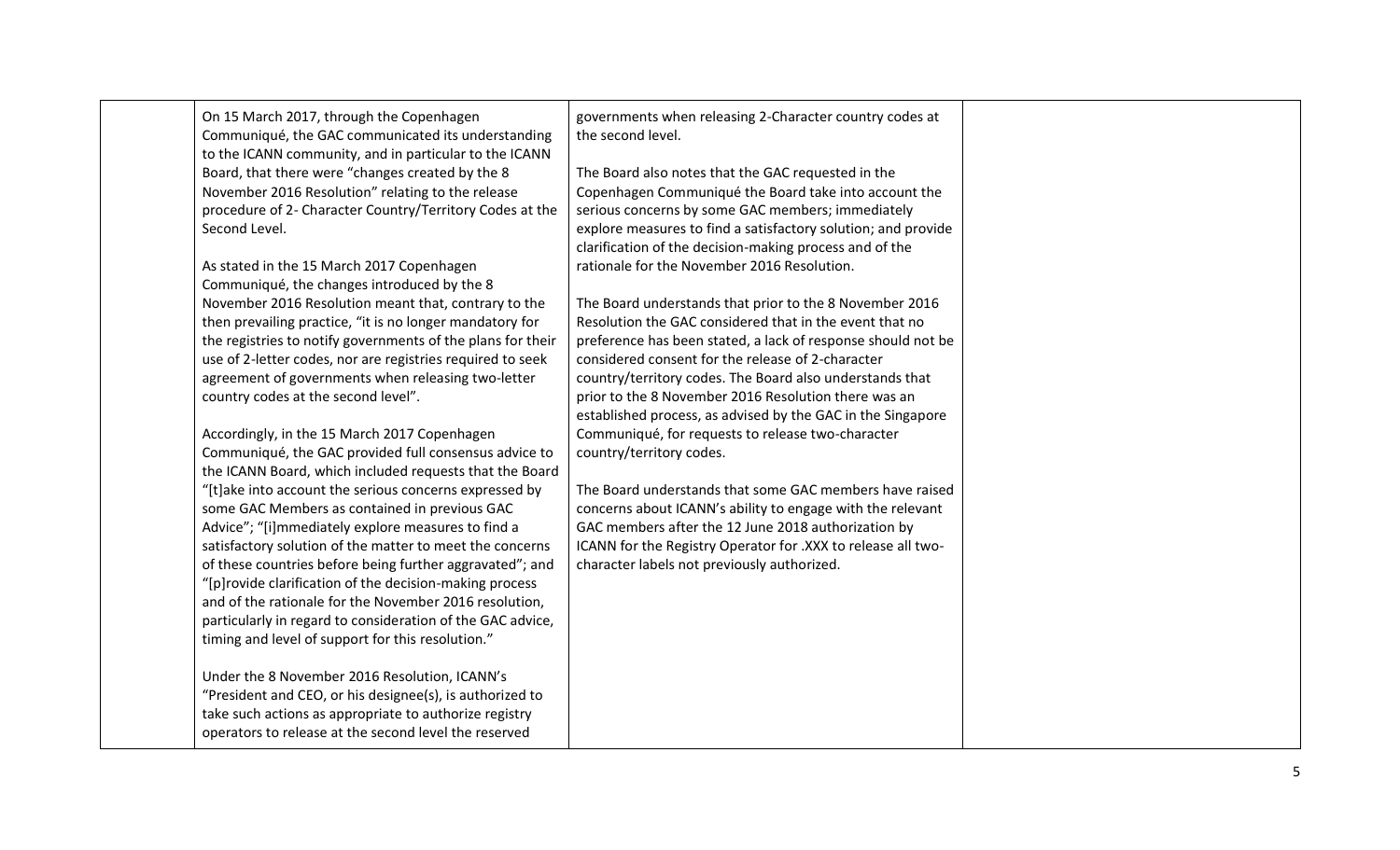| letter/letter two-character ASCII labels, not otherwise<br>reserved pursuant to Specification 5, Section 6 of the |  |
|-------------------------------------------------------------------------------------------------------------------|--|
| Registry Agreement, subject to these measures."                                                                   |  |
| Previously to the "changes created by the 8 November                                                              |  |
| 2016 Resolution", in its 30 June 2016 Helsinki                                                                    |  |
| Communiqué, it was stated that "[t]he GAC considers                                                               |  |
| that, in the event that no preference has been stated [as                                                         |  |
| to the requirement that an applicant obtains explicit                                                             |  |
| agreement of the country/territory whose 2-letter code is                                                         |  |
| to be used at the second level], a lack of response should                                                        |  |
| not be considered consent."                                                                                       |  |
| Also, previously to the "changes created by the 8                                                                 |  |
| November 2016 Resolution", there was an established                                                               |  |
| process for requests to release two-letter codes. As                                                              |  |
| advised by the GAC in its 11 February 2015 Singapore                                                              |  |
| Communiqué, this process involved "an effective                                                                   |  |
| notification mechanism, so that relevant governments                                                              |  |
| can be alerted as requests are initiated", and it relied on                                                       |  |
| "[a] list of GAC Members who intend to agree to all                                                               |  |
| requests and do not require notification".                                                                        |  |
| On 20 June 2018, the GAC was informed that, on 12 June                                                            |  |
| 2018, ICANN had authorized the Registry Operator                                                                  |  |
| for .XXX "to release for registration to third parties and                                                        |  |
| activation in the DNS at the second level all two-                                                                |  |
| character letter/letter ASCII labels not previously                                                               |  |
| authorized by ICANN for release and not otherwise                                                                 |  |
| required to be reserved pursuant to the Registry                                                                  |  |
| Agreement". The announcement of the release of not                                                                |  |
| previously authorized 2-character codes at the second                                                             |  |
| level has caused some GAC members to reiterate serious                                                            |  |
| concerns about ICANN's ability to engage with the                                                                 |  |
|                                                                                                                   |  |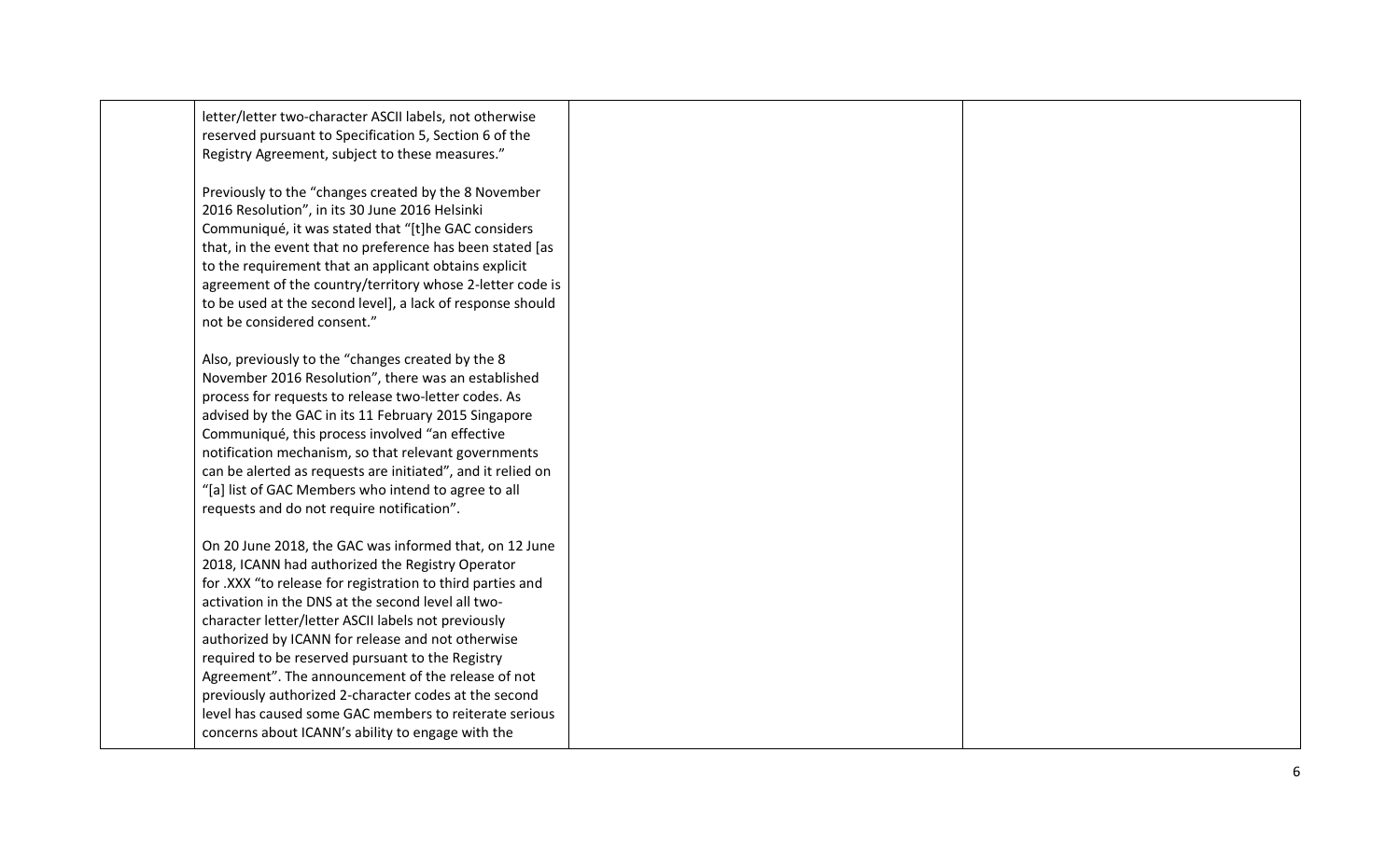|                                                         | relevant GAC members to find a satisfactory solution to<br>the matter. These unresolved concerns include doubts<br>about ICANN Board's ability to provide a satisfactory<br>explanation for the "changes created by the 8 November<br>2016 Resolution", as well as to adopt measures - pending<br>a satisfactory settlement of the matter $-$ to prevent<br>further consequences from the "changes created by the 8<br>November 2016" for the concerned GAC members. |                                                                                                                                                                          |                         |
|---------------------------------------------------------|----------------------------------------------------------------------------------------------------------------------------------------------------------------------------------------------------------------------------------------------------------------------------------------------------------------------------------------------------------------------------------------------------------------------------------------------------------------------|--------------------------------------------------------------------------------------------------------------------------------------------------------------------------|-------------------------|
| §3.a.II<br>Two-                                         | a. The GAC advises the ICANN Board to:                                                                                                                                                                                                                                                                                                                                                                                                                               | The Board understands that the GAC wishes for the ICANN<br>Board to:                                                                                                     | See response on §3.a.I. |
| character<br>Country<br>Codes at<br>the Second<br>Level | ii. Immediately take necessary steps to<br>prevent further negative consequences for<br>the concerned GAC members arising from<br>the November 2016 Board Resolution.                                                                                                                                                                                                                                                                                                | Immediately take necessary steps to prevent further<br>ii.<br>negative consequences for the concerned GAC<br>members arising from the November 2016 Board<br>Resolution. |                         |